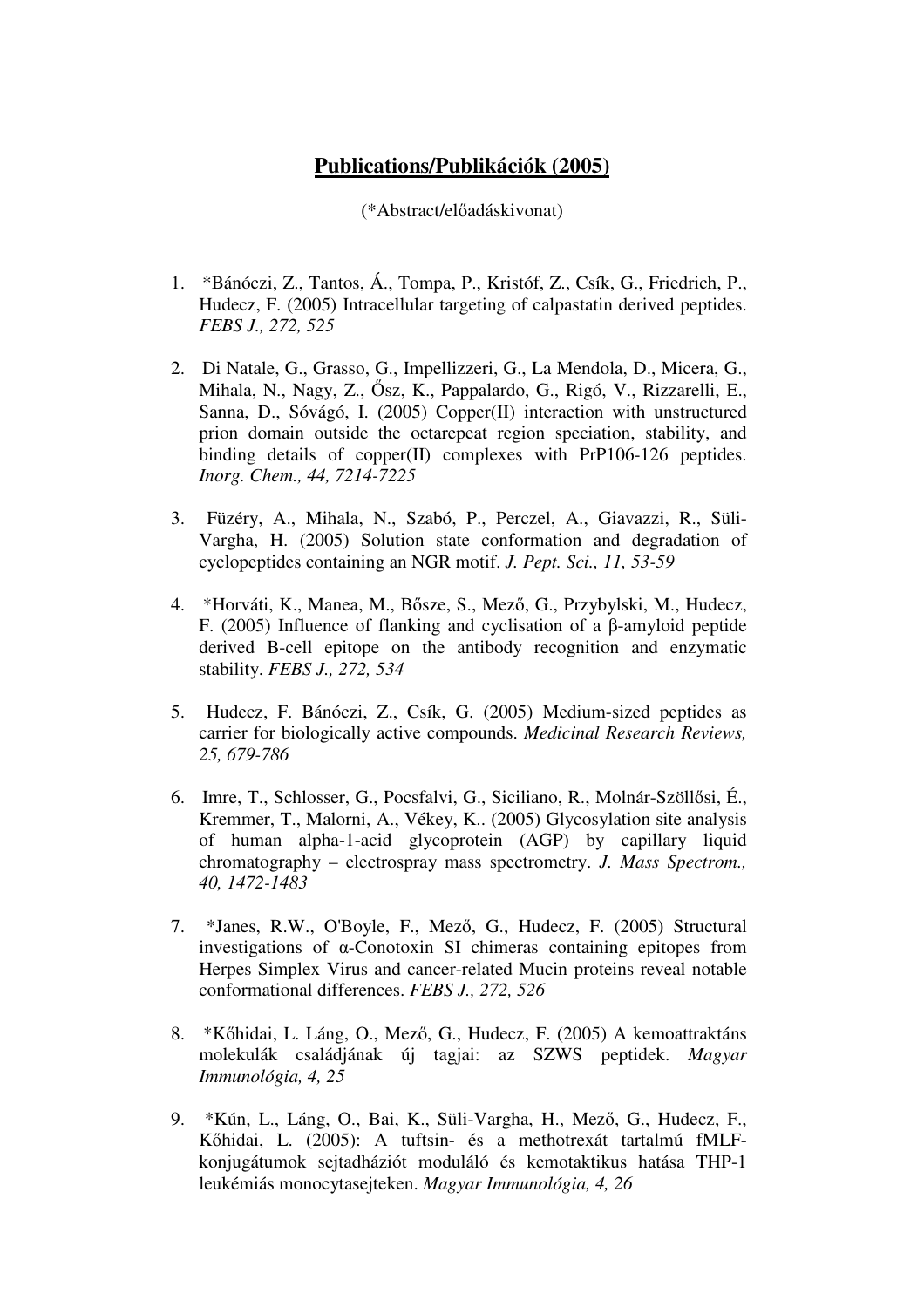- 10. \*Kun L, Süli-Vargha H, Mihala N, Tóth M, Kőhidai L. (2005) Effects of vasoactive peptides on adhesion and chemotaxis elicited by extracellular matrix protein sequences. *FEBS J., 272, 272*
- 11. \*Láng, O., Birinyi, J., Bai, K., Mező, G., Hudecz, F., Kőhidai, L. (2005) A tuftsin- és a methotrexát tartalmú konjugátumok által kiváltott kemotaktikus drugtargeting szénhidrát-specificitásának vizsgálata THP-1 monocytasejteken. *Magyar Immunológia, 4, 28*
- 12. \*Láng, O., Birinyi, J., Bai, K., Mező, G., Hudecz, F., Kőhidai, L. (2005) Suitability of peptide conjugates containing formyl-peptide residue for chemotactic drug-targeting (CDT). *FEBS J., 272, 527*
- 13. Ligeti, M., Gündüz, Ö., Magyar, A., Kató, E., András Z. Rónai, A.Z., Vita, C., Hudecz, F., Tóth, G., Borsodi, A., Benyhe, S. (2005) Synthesis and biological studies of nociceptin derivatives containing the DTPA chelating group for further labeling with therapeutic radionuclides. *Peptides, 26, 1159-1166*
- 14. \*Madarász, E., Levkovets, I., Nardai, S., Hudecz, F., Varga, H.S., Hild, E., Erdélyi, K., Szendrő, I. (2005) Attachment of NE-4C neuroectodermal stem cells to different surfaces: evaluation of cell – substrate interactions by optical waveguide light mode spectroscopy (OWLS). *Biokémia, 19, 39*
- 15. \*Magyar, A., Brózik, M., Kis, L., Tamás, K., Böhm, U., Merétey, K., Hudecz, F. (2005) Antifilaggrin antibodies in serum and synovial fluid samples of patients with rheumatoid arthritis. *FEBS J., 272, 499*
- 16. Manea, M., Hudecz, F, Przybylski, M., Mező, G. (2005) Synthesis, solution conformation and antibody recognition of oligotuftsin based conjugates containing a ß-amyloid(4-10) plaques specific epitope *Bioconjugate Chemistry, 16, 921-928*
- 17. \*Marokházi, J., Felföldi, B., Mihala, N., Hudecz, F., Patthy, A., Fodor, A., Gráf, L., Venekei, I. (2005) Identification of cleavage site and natural substrate specificity of PrtA, a serralysin-type metalloprotease from the entomopathogenic microorganism Photorhabdus. *FEBS J., 272, 161*
- 18. \*Mező, G., Czajlik, A., Jakab, A., Bodor, A., Farkas, V., Vass, E., Majer, Z., Kapuvári, B., Vincze, B., Csuka, O., Kovács, M., Perczel, A., Hudecz, F. (2005) Structure-biological activity relationship of GnRH-III and its dimer derivatives. *FEBS J., 272, 526*
- 19. \*Miklán, Z., Sum, A., Reményi, J., Sztaricskai, F., Schlosser, G., Hudecz, F. (2005) Oligoarginine for delivering daunomycin using squaric acid linker. *FEBS J., 272, 527*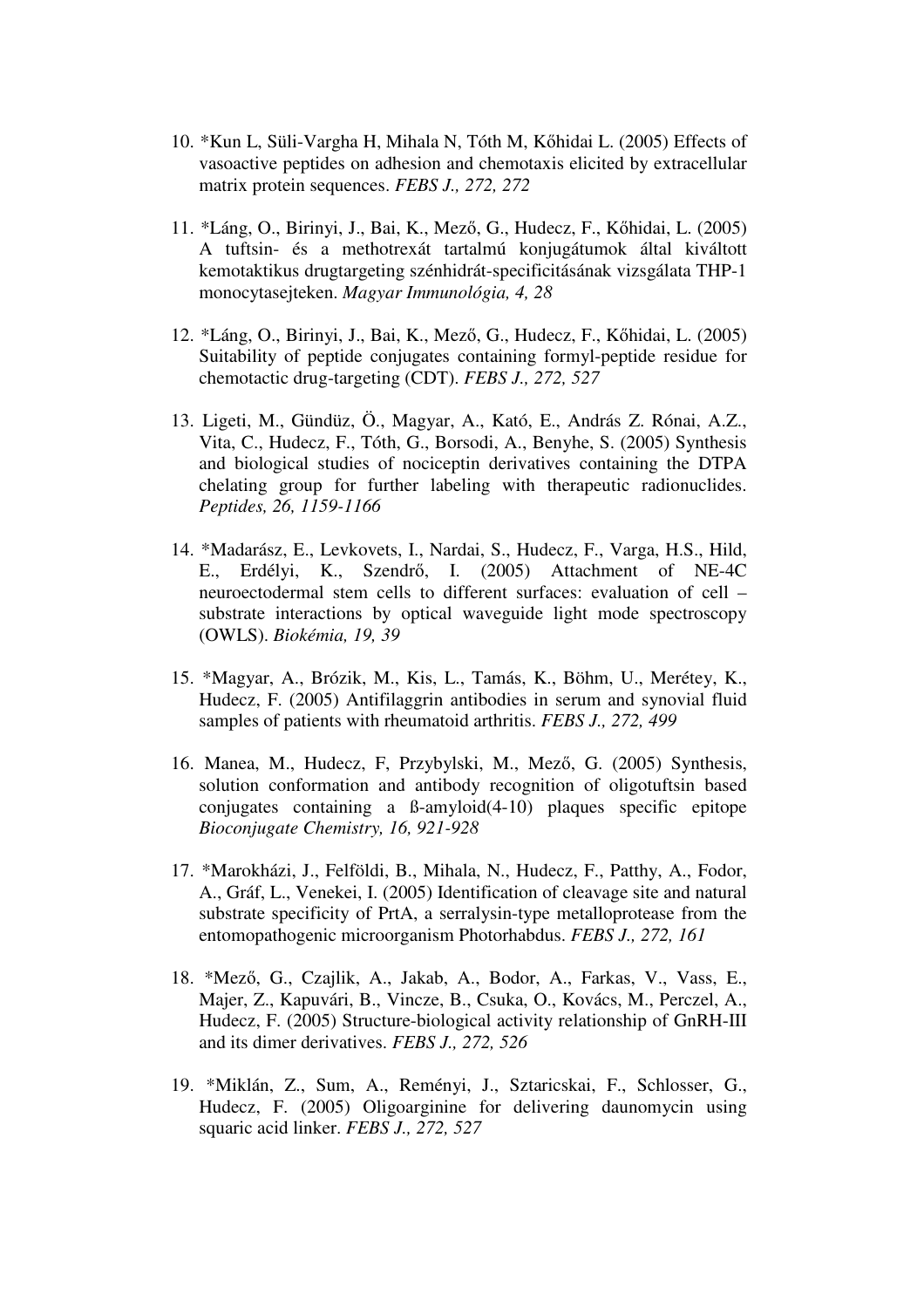- 20. Nemes, P., Schlosser, G., Vékey, K. (2005) Amino acid cluster formation studied by electrospray ionization mass spectrometry. *J. Mass Spectrom., 40, 43-49*
- 21. Petrohai, Á., Nagy, G., Bősze, Sz., Hudecz, F., Zsiros, E. , Paragh, G., Németh, P., Berki, T. (2005) Detection of citrate synthase reacting autoantibodies after heart transplantation: an epitope mapping study. *Transpl Int., 17,834-840*
- 22. Pollreisz, F., Gömöry, Á., Schlosser, G., Vékey, K., Solt, I., Császár, A.G. (2005) Mass spectrometric and quantum-chemical study on the structure, stability, and chirality of protonated serine dimers. *Chem. Eur. J., 11, 5908-5916*
- 23. \*Reményi, J., Hegedűs, T., Kovács, P., Csík, G., Sarkadi, B., Hudecz, F. (2005) In vitro antitumor effect and localization of daunomycinpolypeptide conjugate in sensitive and resistant cell lines. *FEBS J., 272, 528*
- 24. \*Reményi, J., Miklán, Zs., Csík, G., Mező, G., Gaál, D., Kovács, P., Sarkadi, B., Hudecz, F. (2005) Drug targeting by peptide conjugates. *Scientia Pharmaceutica, 73, KL-5*
- 25. Samanta, B., Mező, G., Das, K. P., Ghose, A.C., Hudecz, F., Sen, P.C. (2005) Efficacy of the phosphorylation of synthetic peptides by purified catalytic subunit of PKA ( PKAcat) from bovine lens depends on the amino acid sequence of the peptides. *J. Peptide Research, 65, 445-449*
- 26. \*Schlosser, G., Cuccurullo, M., Cacace, G., Sorrentino, A., Malorni, A., Pocsfalvi, G. (2005) Identification of staphylococcal exoproteins by two dimensional gel electrophoresis and mass spectrometry. *FEBS J., 272, 50*
- 27. Schlosser,G., Pocsfalvi, G., Huszár, E., Malorni, A., Hudecz, F. (2005) MALDI-TOF mass spectrometry of a combinatorial peptide library: effect of matrix composition on signal suppression. *J. Mass Spectrom., 40, 1590-1594*
- 28. Schlosser, G., Vékey, K., Malorni, A., Pocsfalvi, G. (2005) Combination of solid-phase affinity capture and mass spectrometry to study noncovalent interactions: example of minor groove binding drugs. *Rapid. Commun. Mass Spectrom., 19, 3307-3314*
- 29. \*Szabó, R., Peiser, L., Plüddemann, A., Bősze, S., Gordon, S., Hudecz, F. (2005) The role of the scavenger receptor-A in the internalization of branched polypeptides with poly[L-Lys] backbone by bone-marrow derived murine macrophages. *FEBS J., 272, 529*
- 30. Szabó, R., Peiser, L., Plüddemann, A., Bősze, S., Heinsbroek, S., Gordon, S., Hudecz, F. (2005) Uptake of of branched polypeptides with